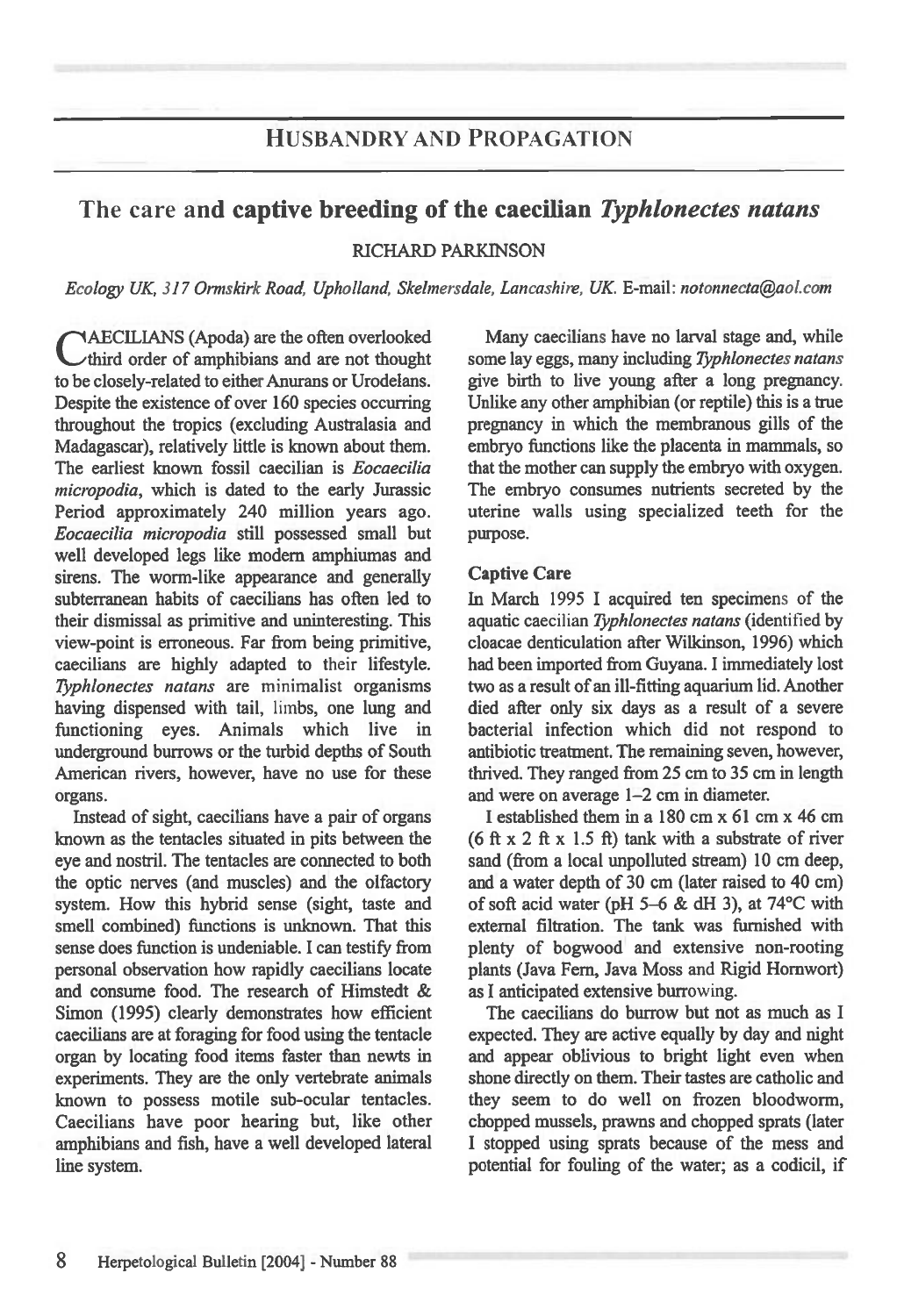feeding with non-live food remember to feed freshwater animals with marine fish/prawns — this reduces the risk of disease transmission). They grew well and by 1997 the largest individual measured 3 cm in diameter and approximately 55 cm in length.

Initially, I was reluctant to introduce fish to the aquarium, fearing that they would be eaten or even attack the caecilians. I experimented with small tetras and, when these remained unscathed, gradually introduced a full community of Amazonian fish. To this date no living fish has ever been harmed – even small loaches resting amongst the inactive caecilians under the bogwood. Similarly, the large cichlids ignore the caecilians even when their breeding territories are violated. When a fish dies, however, it is consumed immediately leading me to speculate that carrion forms a significant part of wild caecilians diets. This is backed up by the relative abundance of *Typhlonectes* sp. near riverside fishing villages in northern South America, where they have been observed eating the entrails of gutted fish (Hofer, 2000).

### **Breeding**

**In** July 1997 I lowered the water level in the tank to 18 cm and allowed the pH to drop well below 5 and the organic content of the water (especially nitrates) to rise considerably. This was a deliberate attempt to simulate dry season conditions when the flooded river basins of the Amazon shrink to shallow pools. To my surprise, on 13<sup>th</sup> July the caecilians began to mate. The smaller males entwined themselves around the two much larger females. With their lower bodies entwined and positioned vent to vent, the males inseminated the females (the sexual organ — phallodeum — was large and obvious). This process often lasted for several hours, with initial frenzied activity subsiding into stillness so profound that on more than one occasion I believed that both animals had drowned. Periodic mating continued until 18th July 1997.

After mating had clearly finished, I returned the water conditions to their original state (pH 5/6, dH 3 and 40 cm deep). After that things went on as they had before and it was many months before I realized that one of the females was indeed pregnant. This was the largest of the females approximately 55 cm long (22 inches). Her girth

**CONTRACTOR AND STREET WAS CITED AND IN** 

gradually increased, over the months the diameter of her body reaching more than 6 cm at its greatest. The birth finally took place on the night of 10/11<sup>th</sup> June 1998, ten months and three weeks after mating had ceased. Unfortunately, the births took place during the hours of darkness so I didn't observe the process. Six young were born. One was unfortunately stillborn but the rest are alive at the time of writing (March 2004). The young varied from 10-15 cm in length and approximately 5 mm in diameter. Some still retained external gills which were lost within hours. The young were weak and feeble initially and I immediately dropped the water level to help them get to the surface to breath. The mother did appear to push some of the youngsters towards the surface on occasion although this may have been coincidental rather than a deliberate act. The young began to feed after a few days, initially on frozen bloodworm and later on finely-chopped adult food. They quickly gained strength and were able to swim rapidly within a week but grew very slowly. At two years old, most of the five young had not quite reached 30 cm in length and had a body diameter of about 1 cm. Currently (March 2004), aged more than five years, they are about 45 cm in length with a body diameter of 1.5-2.5 cm.

All but one of the original adults gradually died between 1998 and 2000. The surviving adult remains active and healthy. I had originally supposed that this was a small male but, in the intervening years, it has matured into a large 60 cm long) female much larger than any of the younger animals. I have had this animal for nine years now and, judging by the growth rate of the others, it was at least two years old when I obtained it. The fiveyear old young have only now achieved the size and maturity exhibited by the original animals when they bred. This implies that *Typhlonectes natans is*  a long lived species which reaches maturity at a fairly advanced age.

#### **Conclusions**

My hypothesis is that *73,phlonectes natans is* a dry season breeder mating mid-dry season one year and giving birth early in the dry season in the following year. This would confer a number of advantages. The first being that the feeble new-born young would be less liable to drown as would almost certainly happen in the flooded forests during the